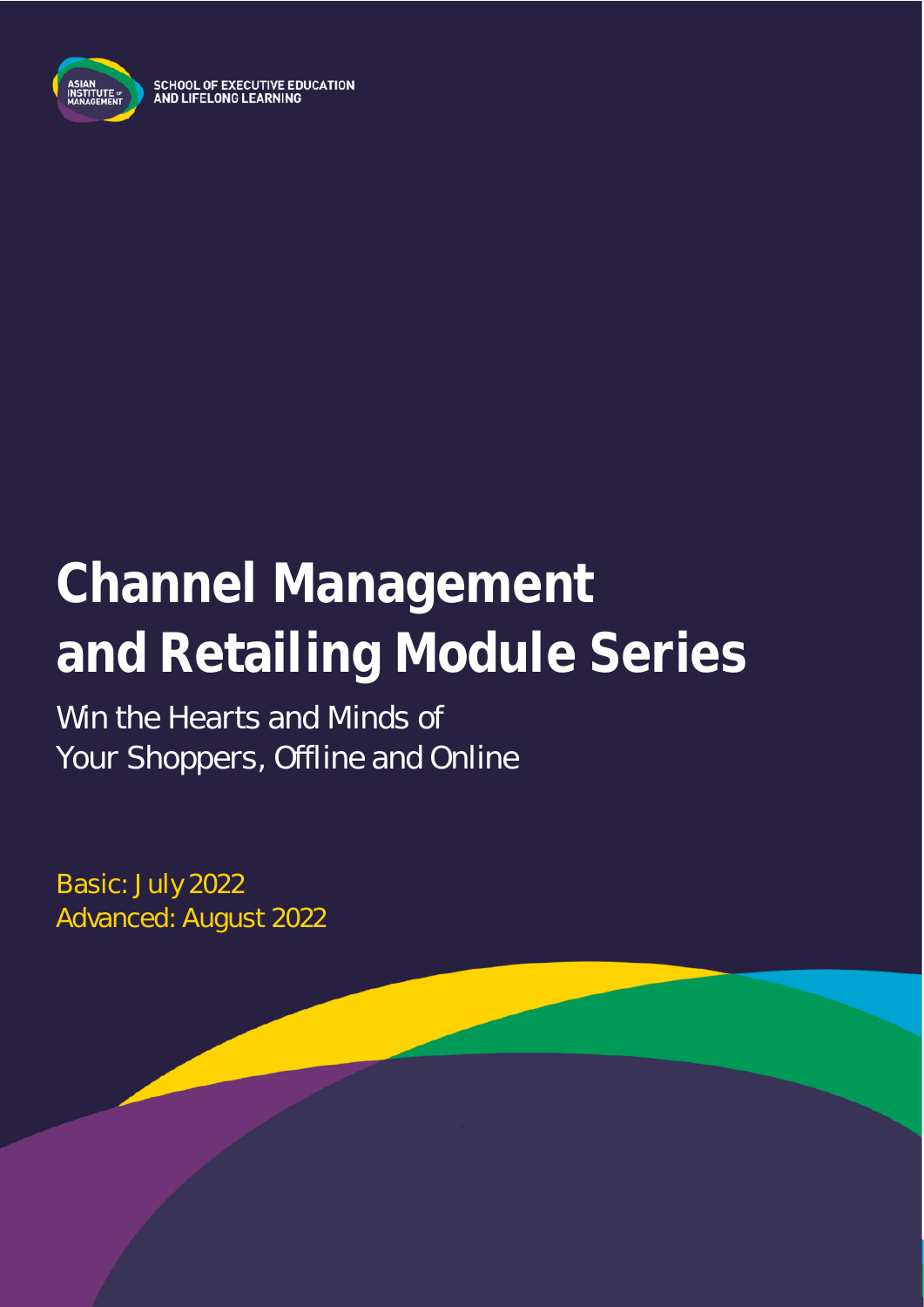

# **Channel Management and Retailing Module Series**

Win the Hearts and Minds of Your Shoppers, Offline and Online

# **OVERVIEW**

**\_\_\_**

To be successful in today's highly competitive marketplace, businesses need a solid distribution strategy and appropriate channel for its products. To drive business growth, you need to develop various marketing techniques and sales strategies to reach the widest possible customer base, which can be done through excellent channel management and retailing.

The Channel Management and Retailing Online Program is a two-phase program that guides you through the various stages of channel management, retailing, and trade marketing. You will be taken through the changing landscapes of retail, customer relationship management, supply chain management, marketing planning tools, merchandising, and reallocation systems.

By joining the program, you will be enabled to design and implement a clear and focused retail strategy that serves as a source of market differentiation and competitiveness. You will learn how to develop up-to-date strategic brand guidelines for day-to-day channel and trade decision-making, as well as design distribution plans that combine the following main areas:

- Company Profile
- Portfolio Structure and Management
- Price Positioning
- Go-to-Marketing Policy
- Trade and Retail Marketing
- E-Commerce
- Shopper Marketing

You will also be exposed to several resource industry experts who can share real-life best practices in key areas of commercial operations.

### **SCHEDULE (20 HALF-DAYS)**

**Upcoming Schedule:**

**BATCH 1 Phase 1**: July 11,13,18, 20, 25, 27, August 1, 3, 8, 10, 2022

**Phase 2:** August 15, 17, 22, 24, 31, September, 5, 7, 12, 14, 19 , 2022

5:30 to 9:00 PM (GMT+08) on all dates

**PHASE 1 FEE:** PHP 50,000.00 or USD 1,000.00 **PHASE 2 FEE:** PHP 50,000.00 or USD 1,000.00 **TOTAL FEE FOR BOTH PHASES:** PHP 100,000.00 or USD 2,000.00 \*USD 1 = PHP 50.00

Let us know if you are interested to avail of early bird/group discount or discuss payment terms.

**PROGRAM FORMAT** Delivered online via live virtual interactive sessions in Zoom

**Alumni status will be granted upon completion of each program phase** 

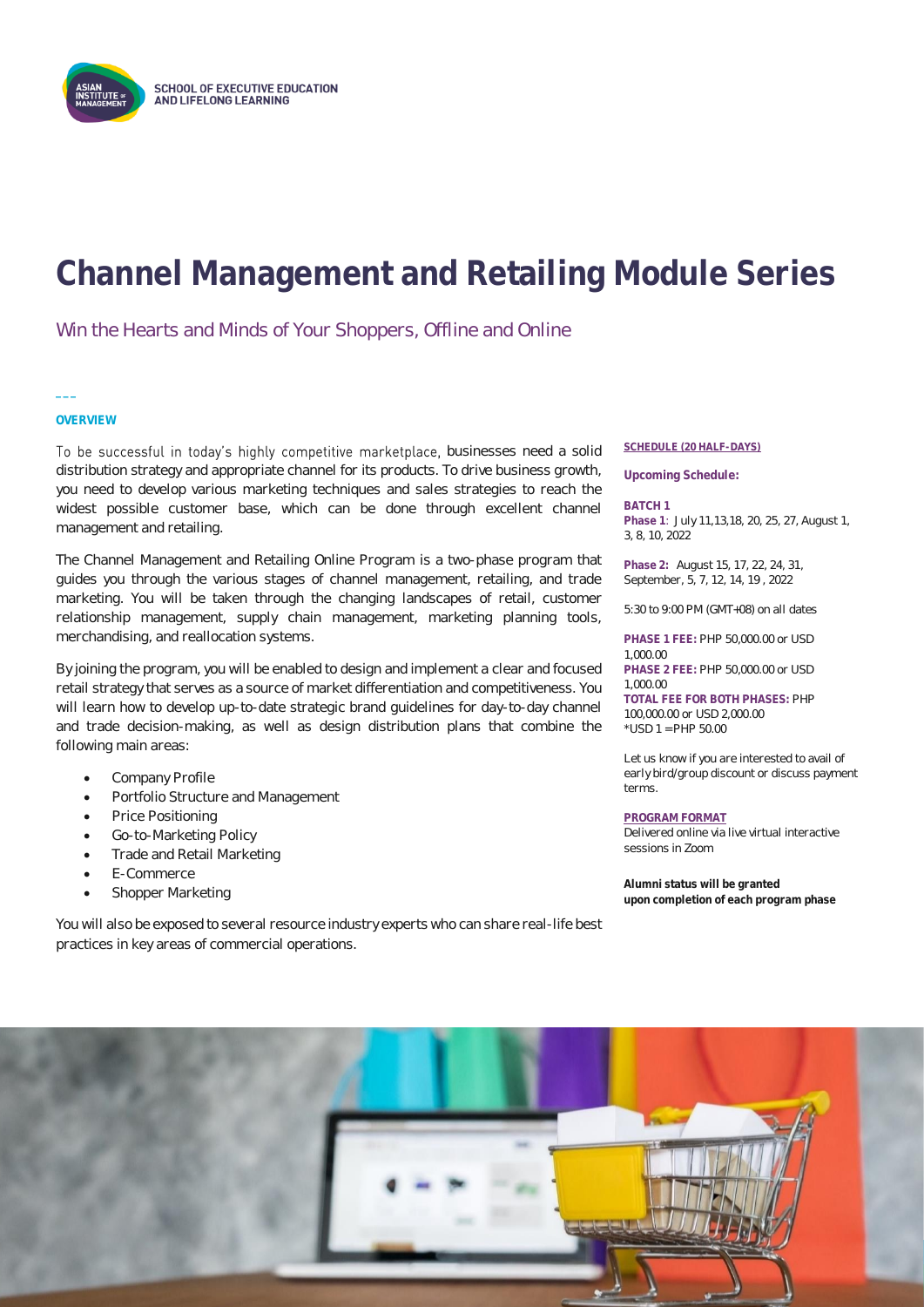

### **PROGRAM OBJECTIVES**

At the end of the program, you will be able to:

- Identify the most important players in the distribution channels and their corresponding roles
- Distinguish various types of distribution channels, different conflicts that arise among them, and ways to handle these conflicts
- Understand the current environment, structure, key players, and developments in trade marketing
- Identify different types of retailers, retailing strategies for maintaining competitive trade advantages, and how the 4 Ps of marketing are linked with these retail strategies
- Identify growth opportunities for retailers and determine appropriate entry strategies for different business situations
- Understand the importance of a strategic online presence for retailers, as well as current and future trends in retailing

You will also learn the following:

- Steps in Designing and Managing a Distribution Channel, Offline and Online
- Distribution Channels and Roles
- Types of Distribution Channels
- Types of Retailers, Retailing Strategies
- Nature, Structure, Future, and Importance of Trade Marketing
- Digital Marketing
- E-Commerce: Online Presence for Retailers and Future Trends in Retailing
- Shopper Marketing

### **KEY BENEFITS**

**Well-Structured Program and World-Class Faculty**

The online program offers a venue for high-impact learning with real-time, experiential, and interactive online sessions. Participants will learn the following from AIM's world-class faculty and its network of industry leaders and practitioners.

**Improved Business Performance Through Planning and Forecasting**

The program will help you understand the concept and importance of planning your marketing, sales, and category business strategies. You will learn how to develop and create a good primary sales forecasting model, drive effective promotions and budget management processes, efficiently manage trade inventories and your SKU portfolio, and successfully execute brand activations.

**Improved Customer Loyalty and Sustainable Business Growth**

You will learn how to successfully engage and retain your customers through key account customization, as well as sustain business growth by designing and implementing excellent shopper loyalty programs.

### **WHO SHOULD ATTEND**

**New and experienced sales and marketing managers, supervisors, and specialists**, such as:

- Brand Managers and Directors
- Trade Marketing Managers
- National Sales Managers
- Sales Professionals with marketing responsibilities

**Business owners and professionals** who need solid knowledge of the fundamentals of sales and marketing management, including:

- Startup Entrepreneurs
- Key Account Managers handling retail accounts
- Area or Regional Managers
- Merchandising Buyers / Retailer Category Buyers

**For Phase 2: Participants should have at least 3 years of Marketing Experience or Marketing Management Experience.**



**FOR INQUIRIES:** School of Executive Education and Lifelong Learning, Asian Institute of Management Eugenio Lopez Foundation Building, Joseph R. McMicking Campus 123 Paseo de Roxas, Makati City Philippines 1229 [SEELL@aim.edu](mailto:SEELL@aim.edu) | +632 8892 4011 | www.aim.edu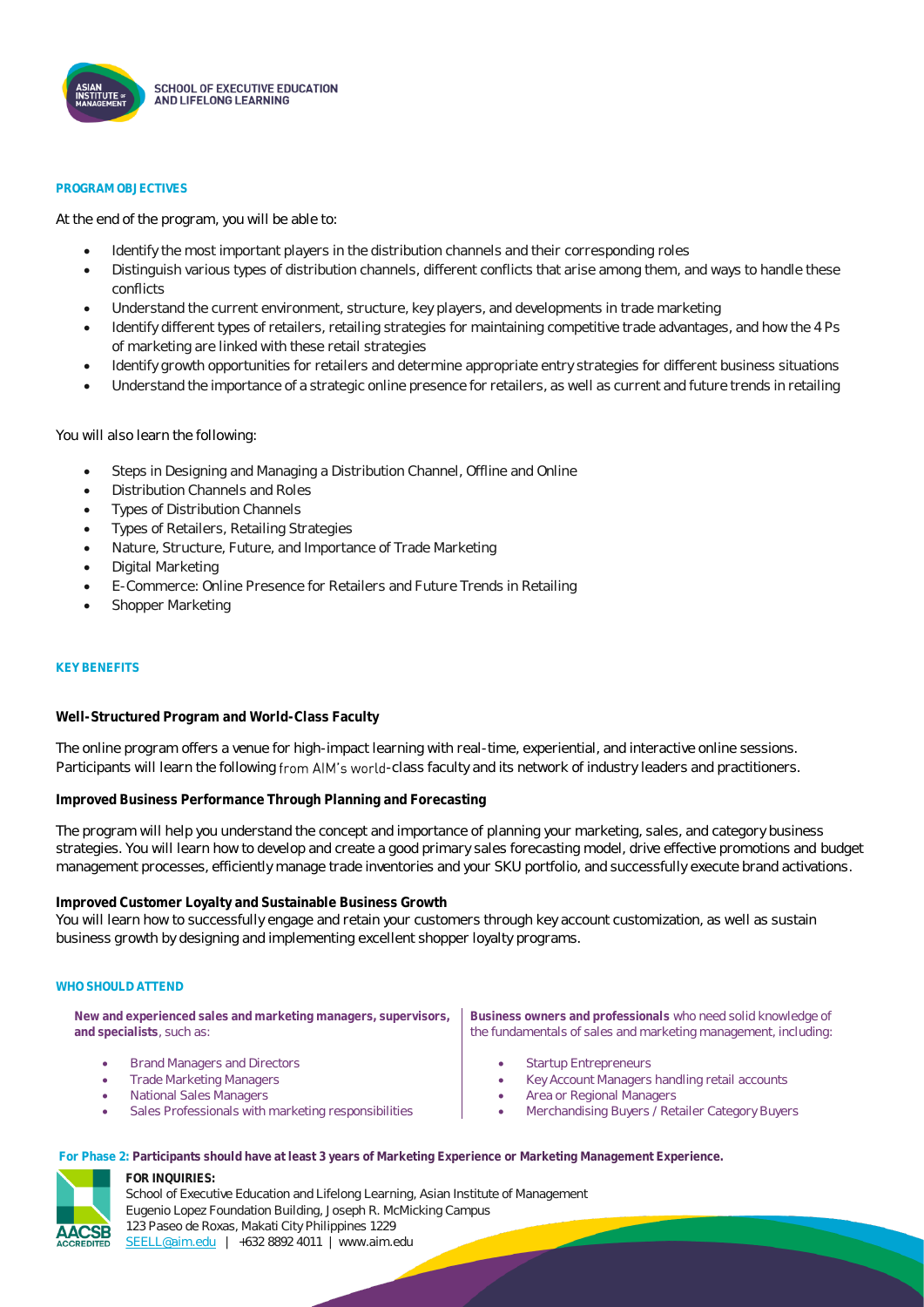

# **WHAT YOU WILL LEARN**

# **Phase 1: Basic Channel Management and Retailing (10 half days; 2 units)**



**MODULE A: Significance of Distribution Channels**

Topics: Market Trends; Role and Importance of Distribution Channel; How to Design a Distribution Channel; Key Factors in Channel Management, Role of Distribution Channels in the Value Chain

**MODULE B: Distribution Channels and Their Evolving Landscapes in the Value Chain**

Topics: Types of Channel Arrangements; Multi-Channel and Omni Channel (Modern Trade Retail Channel, Distributive Trade Retail Channel, E-Commerce Channel); Channel Conflict, Cooperation and Competition

**MODULE C: Trade Marketing: The Growing Importance of Channels as Partners**

Topics: Nature of Trade Marketing; Organization Structure; Sales Planning and Sales Forecasting - Supply and Deman Strategies; Category Trade Management - Sales and Marketing Collaboration

**MODULE D: Retailers and Retail Strategies**

Topics: Trends in Retailing; Types of Retailers; Understanding and Growing your Consumers; Retail Strategies; Sustainable Retail Competitive Advantages

**MODULE E: Retail Marketing Mix**

Topics: Right Assortment; Visible Display Strategies; Appropriate Pricing Policy; Effective Promotions Management

# **Phase 2: Advanced Channel Management and Retailing (10 half days; 2 units)**



**MODULE A: Path to Purchase and Moments of Truth**

Topics: Zero Moment of Truth; First Moment of Truth; Second Moment of Truth; Ultimate Moment of Truth

**MODULE B: Introduction to Shopper Marketing** 

Topics: Understanding the Shoppers; Driving Loyalty, Usage and Frequency; Increasing Penetration - trial and conversion; Tailor Fitted Programs

**MODULE C: Special E-Commerce Section - Offline to Online** 

Topics: Establishing Online Presence; Assortment Strategy; Driving Growth - Trial and Penetration; Sustaining Programs



# **FOR INQUIRIES:**

School of Executive Education and Lifelong Learning, Asian Institute of Management Eugenio Lopez Foundation Building, Joseph R. McMicking Campus 123 Paseo de Roxas, Makati City Philippines 1229 [SEELL@aim.edu](mailto:SEELL@aim.edu) | +632 8892 4011 | www.aim.edu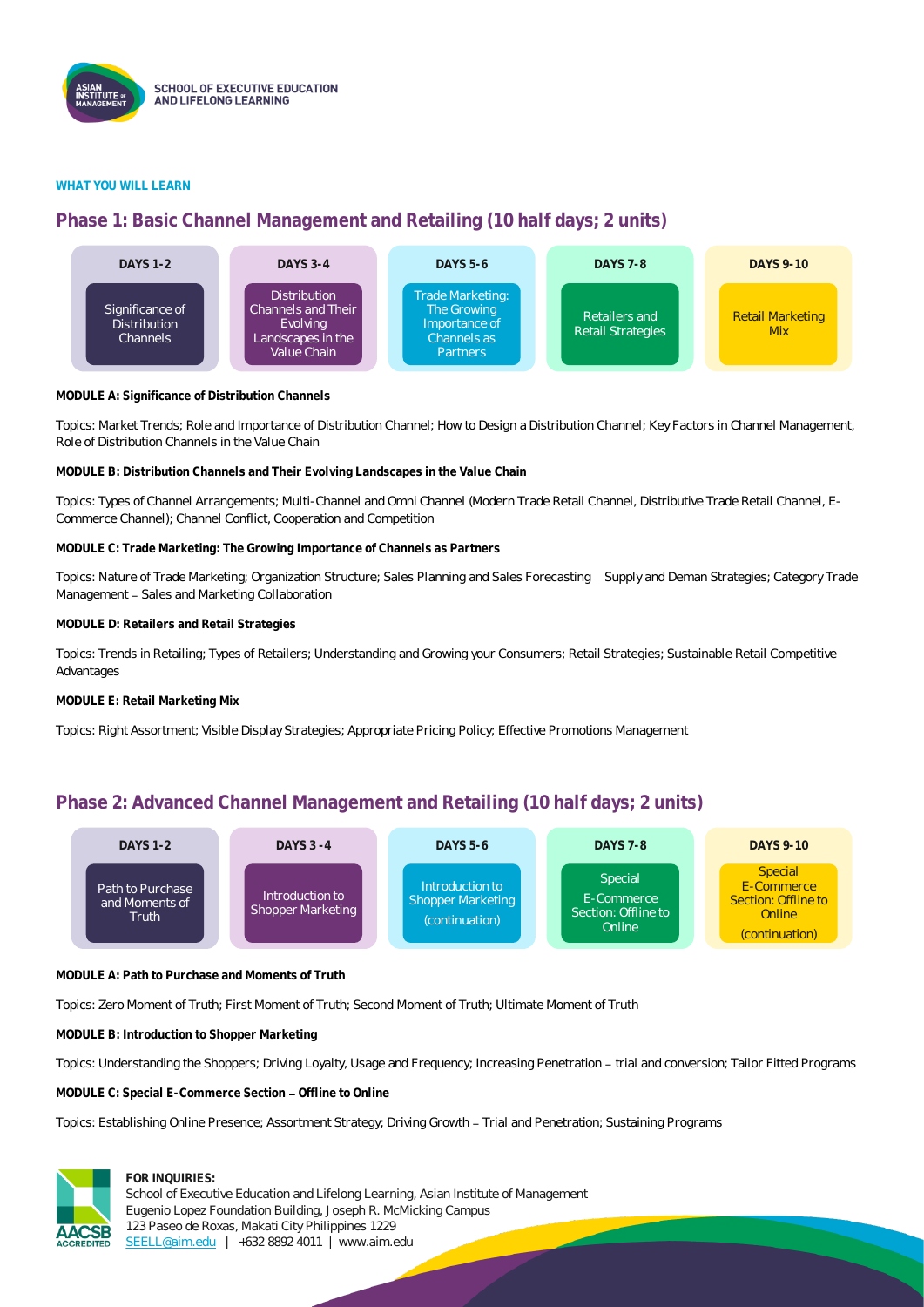

# **Your Program Faculty**



**Marju P. Geslani** Adjunct Faculty Asian Institute of Management

Mr. Marju P. Geslani is an experienced Sales and Marketing practitioner, entrepreneur, and educator. He earned his MBA and Undergraduate Degrees in San Beda College and completed Management Development Program at the Asian Institute of Management. Professor Geslani brings with him twenty-four years of progressive experience in the fields of Sales and Channel Management, Brand Marketing, Brand Operations, Trial Marketing, Trade Marketing, Shopper Marketing and Ecommerce with Multinational FMCG and Teclo companies.

He is currently the Customer Marketing Group Head and E-Commerce Head of Nutri-Asia, Inc. Prior to joining Nutri-Asia, he was with Proctor and Gamble as Country Commercial Manager of Professional Business, and as Brand Operations Director.



**FOR INQUIRIES:** School of Executive Education and Lifelong Learning, Asian Institute of Management Eugenio Lopez Foundation Building, Joseph R. McMicking Campus 123 Paseo de Roxas, Makati City Philippines 1229 [SEELL@aim.edu](mailto:SEELL@aim.edu) | +632 8892 4011 | www.aim.edu